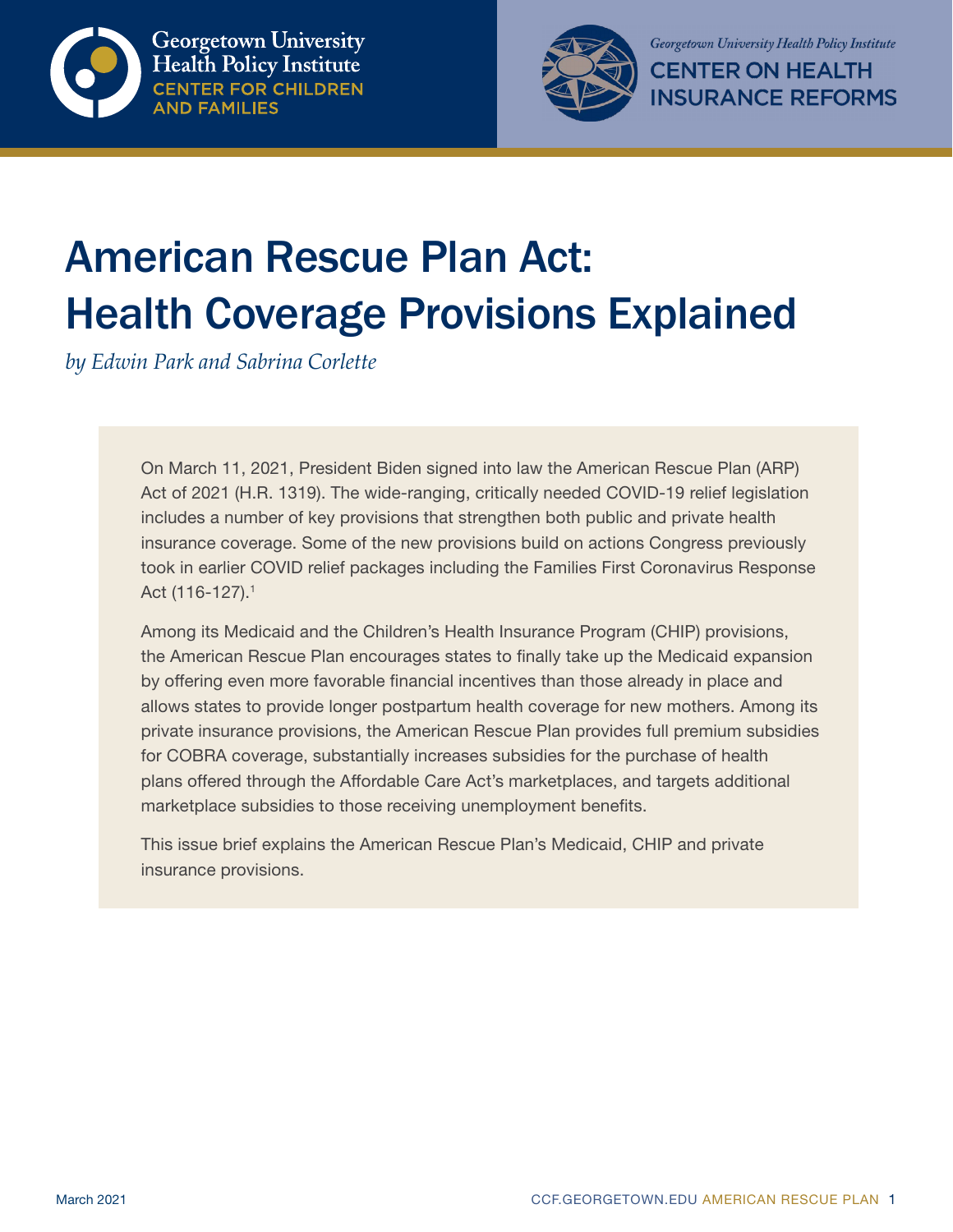# Medicaid and CHIP Provisions in the American Rescue Plan

The American Rescue Plan includes a number of provisions expanding and strengthening the Medicaid and CHIP programs. Some of these provisions are dependent on state action to fulfill their promise. These include financial incentives to spur more states to adopt the Medicaid expansion; a new state option to provide extended postpartum coverage to help address the maternal mortality crisis; extend through Medicaid coverage of COVID-19 vaccines and treatments for uninsured people; and provide enhanced federal financial support for homeand community-based services for those with long-term service and support needs. The new law will also require state Medicaid and CHIP programs to cover vaccines and treatments, with vaccines and their administration fully funded by the federal government, and help state Medicaid programs better address rising drug costs.

# New or Enhanced Medicaid and CHIP Opportunities for States

## Additional Federal Funding to States that Newly Adopt the Medicaid Expansion

There are currently 12 states that have still not adopted the Affordable Care Act's Medicaid expansion: Alabama, Florida, Georgia, Kansas, Mississippi, North Carolina, South Carolina, South Dakota, Tennessee, Texas, Wisconsin and Wyoming. According to the Kaiser Family Foundation (KFF), if all of these states expanded Medicaid, more than 4.3 million uninsured adults would become newly eligible.<sup>2</sup>

States already have an extremely generous, permanent federal matching rate of 90 percent for the expansion population on the table, and the American Rescue Plan provides a significant, additional fiscal incentive for the remaining states to newly cover these adults. States that newly expand Medicaid receive an additional five percentage point increase in their regular federal Medicaid matching rate (FMAP) for two years, no matter when they newly expand.<sup>3</sup> This increase is in addition to the temporary 6.2 percentage point FMAP increase enacted as part of the Families First COVID-19 relief legislation (P.L. 116-127) that is available through the duration of the COVID-19 public

health emergency.<sup>4</sup> The matching rate for the expansion remains unchanged: the federal government continues to pay for 90 percent of Medicaid expansion costs; both the American Rescue Plan and Families First matching rate increases apply to the rest of the Medicaid program covering children, some parents, people with disabilities and seniors.

The 5-percentage point increase does not apply to other Medicaid spending that is not subject to the regular FMAP such as administrative costs as well as to Disproportionate Share Hospital (DSH) spending. It also does not affect the federal matching rate under CHIP or matching rates under Title IV programs. The 5-percentage point increase is not taken into account when applying federal funding caps for the territories.

KFF has issued estimates of how much current nonexpansion states would receive in additional federal Medicaid funding under this provision if they newly adopt the expansion starting in federal fiscal year 2022, how much states would spend for their share of the cost of the expansion in the first two years, and the resulting net impact on state spending. These estimates find that the FMAP increase in the ARP is expected to more than offset expansion costs in all of the non-expansion states in the two-year period. In sum, if all 12 non-expansion states expand in 2022, states would receive a net overall gain of \$9.6 billion.<sup>5</sup>

#### New Medicaid and CHIP Option for States to Extend Postpartum Coverage for 12 Months

The American Rescue Plan offers states a new "state plan" option to provide pregnancy-related Medicaid and CHIP coverage for one year after the end of pregnancy, extending coverage well beyond the current cutoff of 60 days. Previously, states could only receive federal matching funds to extend postpartum coverage beyond 60 days through a Section 1115 waiver, and though six states have applied to the Centers for Medicare and Medicaid Services (CMS), none have yet received approval.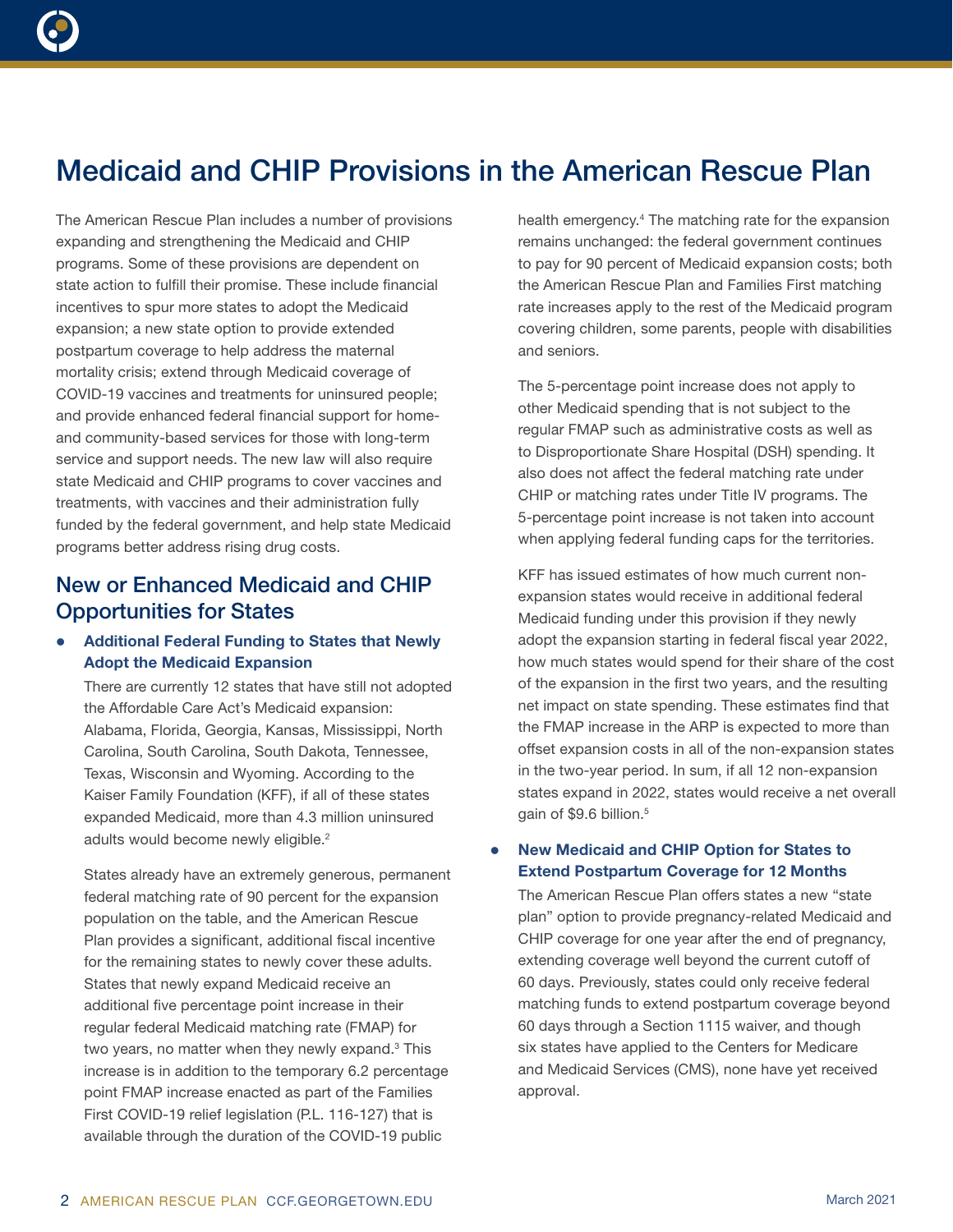States that opt to extend postpartum coverage through the new state plan option must do so for both Medicaid and CHIP (if they cover pregnant women through CHIP as six states do) and must provide full Medicaid benefits. States can take up this option starting in the first calendar year quarter one year after enactment, which is April 1, 2022. The option, however, is temporary and will be available to states for five years unless Congress acts to extend it at a later time. (The original House-passed version of the American Rescue Plan would have made this option available for seven years.)

This new option is an important step in responding to the alarming maternal mortality crisis in the U.S., which disproportionately affects women of color. When Medicaid and CHIP coverage ends at 60 days postpartum, many women are at risk of becoming uninsured and missing out on critical access to care that can prevent pregnancy-related deaths.<sup>6</sup> The Congressional Budget Office (CBO), for example, estimates that about 45 percent of women covered by Medicaid on the basis of pregnancy now become uninsured after the end of the 60-day postpartum coverage period.7 Many states appear interested in the option but it will be critical that the states with high rates of maternal mortality adopt the option as soon as it takes effect.

# **Expansion of the State Medicaid Option for** Coverage of COVID-19 Testing for the Uninsured to Include Coverage for COVID-19 Vaccines and **Treatment**

The Families First legislation included a Medicaid option for states to cover COVID-19 testing for the uninsured through the duration of the public health emergency.8 The federal government picks up 100 percent of the cost. The American Rescue Plan expands this fully federally-funded option to cover COVID-19 vaccines and their administration, and treatment, including prescription drugs, and treatment for conditions that complicate COVID-19 treatment.

### Additional Federal Medicaid Support for Homeand Community-Based services (HCBS)

The American Rescue Plan provides states the option of receiving a 10 percentage point increase in their

Medicaid matching rate for home- and communitybased services furnished to Medicaid beneficiaries with long-term service and support (LTSS) needs. (An earlier version of the provision included in the original Housepassed bill would have provided a 7.35 percentage point increase.) This increase would be on top of the 6.2 percentage point Families First FMAP increase available for the duration of the public health emergency but the resulting matching rate cannot exceed 95 percent. This option for an increased matching rate for HCBS services is available for one year starting April 1, 2021. In addition, the federal funding caps for the territories would not apply to this HCBS matching rate increase.

HCBS services eligible for the matching rate increase include home health, personal care, HCBS services provided through several types of Medicaid waivers, case management, rehabilitative care, services provided through PACE programs (Programs of All-Inclusive Care for the Elderly), and other services specified by the Secretary of Health and Human Services. As a condition of the increase, states are required to use this additional federal funding to implement, or supplement the implementation of, activities that enhance, expand or strengthen home- and community-based services. States are also required to use the increased federal funding to supplement, not supplant their level of HCBS spending as of April 1, 2021.

#### **Increased Federal Support for Certain Indian** Health and Native Hawaiian Health Providers.

The American Rescue Plan Act temporarily applies for two years the 100 percent FMAP available to Indian Health Service (IHS) providers for furnishing care to Medicaid beneficiaries to services furnished by Urban Indian Health Programs. Such providers are grantees of the IHS and serve IHS-eligible patients on Medicaid, but they are not formally part of the IHS and as a result, payments to these providers do not otherwise receive the 100 percent FMAP that other IHS providers do. The provision would also provide for two years a 100 percent FMAP for services furnished by Native Hawaiian Health centers. The funding becomes available at the start of the first fiscal year quarter after date of enactment, which is April 1, 2021.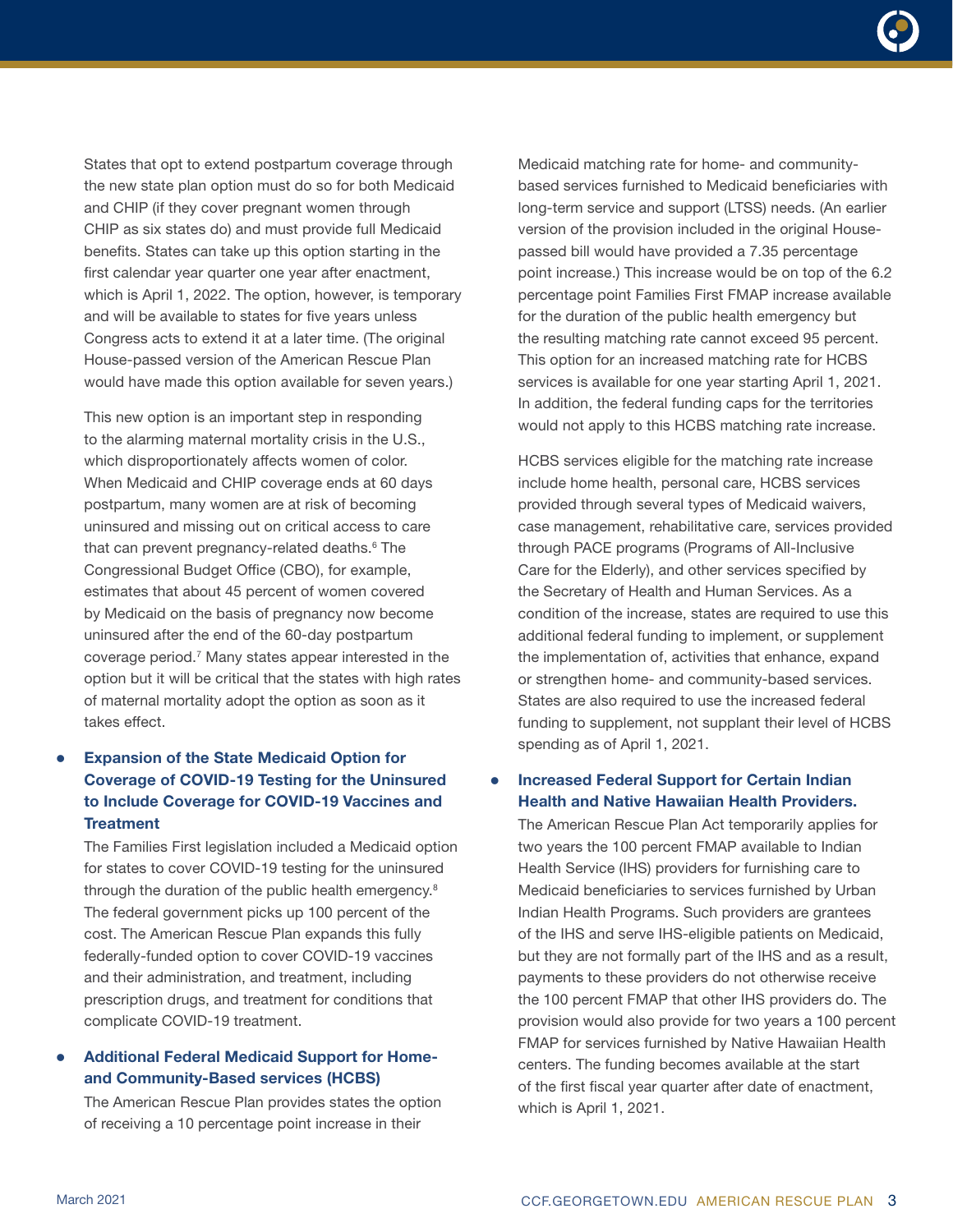

#### **Other Federal Opportunities for States**

The law also gives states the option to provide community-based mobile crisis intervention services to individuals experiencing mental health or substance use disorder crises for five years (with an 85 percent FMAP for the first three years). It also appropriates \$250 million to states so they can establish and implement "strike" teams to help respond to COVID-19 in nursing homes. Finally, the American Rescue Plan clarifies that during the public health emergency when the Families First FMAP increase is in effect, states' DSH allotments will be recalculated to ensure that total DSH payments remain at the same levels that would have been paid in the absence of the FMAP increase.

# New Medicaid and CHIP Requirements

### Required Medicaid and CHIP Coverage of COVID-19 Vaccines and Treatment without Cost-Sharing with Full Federal Funding for Vaccines

The Families First COVID-19 legislation required Medicaid and CHIP coverage of COVID-19 testing without costsharing. The American Rescue Plan builds on that earlier provision to explicitly require Medicaid and CHIP coverage of COVID-19 vaccines, treatment (including prescription drugs), and treatment of conditions that complicate COVID-19 treatment, without the imposition of cost-sharing charges.<sup>9</sup> (The Families First legislation indirectly required states to cover COVID-19 testing and treatment without cost-sharing in Medicaid as part of its maintenance-of-effort requirement, but that provision did not apply to separate state CHIP programs.)

These requirements apply through the end of the first calendar year quarter that starts one year after the end of the COVID-19 public health emergency. (In contrast, the original Families First requirement related to Medicaid coverage of testing and treatment without cost-sharing extended only through the end of the fiscal year quarter in which the public health emergency ends.) In addition, the federal matching rate for COVID-19 vaccines and their administration is also increased to 100 percent. The 100 percent matching rate increase would be exempted from the territorial funding caps and in the case of CHIP, states' CHIP allotments would be adjusted to reflect this 100 percent matching rate. Finally, the package clarifies that any drugs used for COVID-19 treatment are subject to the

Medicaid Drug Rebate Program, which would lower their cost for state Medicaid programs.

**Increased Medicaid Drug Rebates for** Manufacturers that Have Imposed Excessive Price **Increases** 

The American Rescue Plan eliminates a cap on total drug rebates that manufacturers must pay state Medicaid programs under the highly effective Medicaid Drug Rebate Program (MDRP) starting January 1, 2024.<sup>10</sup> (An earlier version of the provision originally passed by the House would have been effective one year earlier on January 1, 2023.)

One key element of the MDRP is its inflation-related rebate, under which manufacturers must pay additional rebates for both brand-name and generic drugs if their prices rise faster than general inflation. The intent of the inflation-related rebate is to discourage manufacturers from raising their prices excessively. However, under current law, total Medicaid drug rebates on both brandname and generic drugs cannot exceed 100 percent of the Average Manufacturer Price. The cap effectively allows some drug manufacturers that have imposed very large price increases over time to not pay rebates equal to the full difference between their price increases and inflation, as the inflation-related rebate generally requires. CBO estimates that in 2019, this rebate cap allowed drug manufacturers to avoid paying more than \$3 billion in rebates that they would otherwise have been required to pay to the federal government and the states.<sup>11</sup>

Because the cap has effectively weakened the ability of the Medicaid Drug Rebate Program to discourage manufacturers from instituting excessive annual price increases, elimination of the cap has been recommended by the Medicaid and CHIP Payment and Access Commission (MACPAC).12 It has also enjoyed significant bipartisan support.<sup>13</sup>

The provision will likely produce about \$20 billion in total federal and state prescription drug savings over the next 10 years, of which about \$6.5 billion in savings would accrue to the states.14 (No updated CBO estimates for this provision, however, are yet available.) These savings will provide significant help to state Medicaid programs in addressing their rising drug costs over time.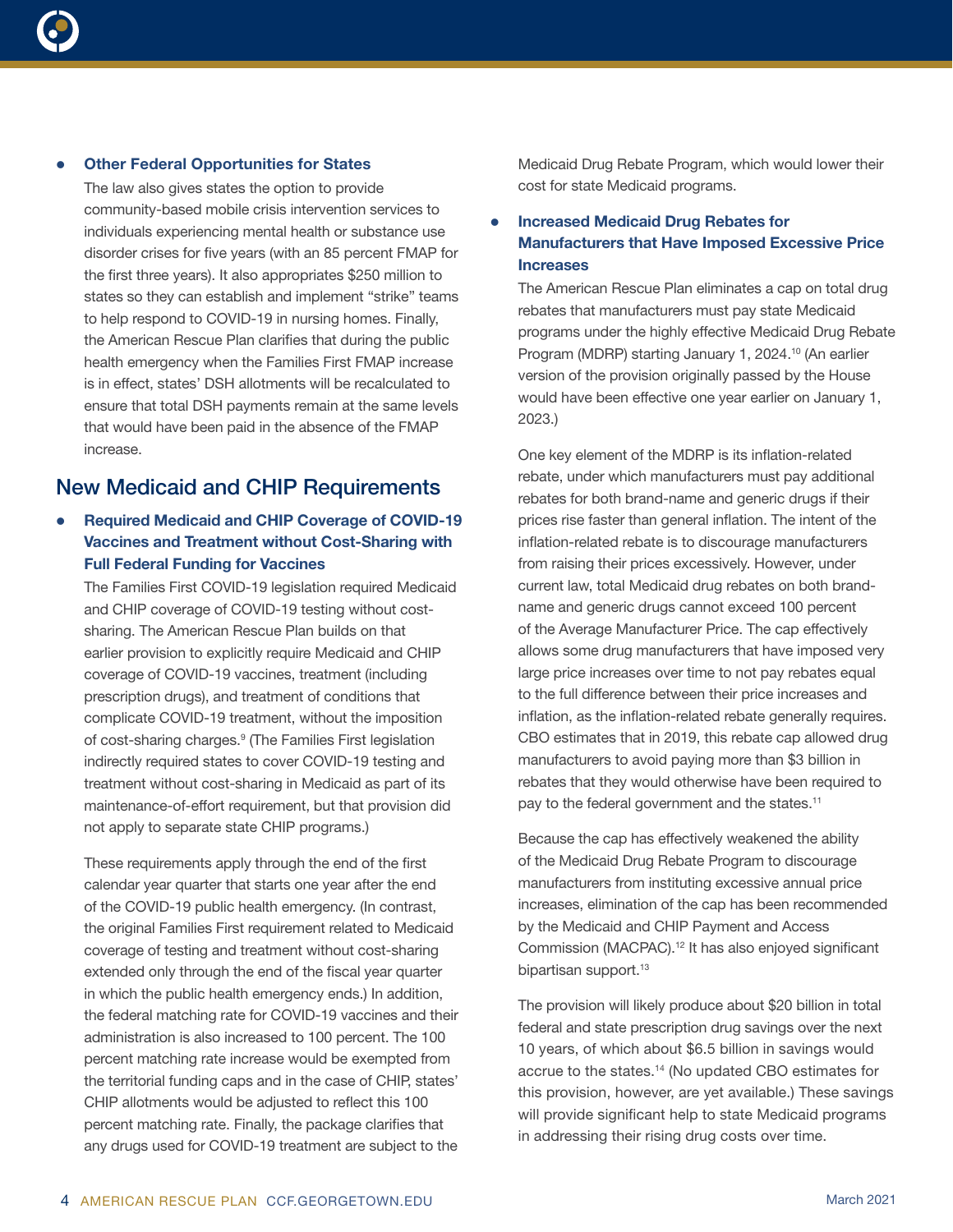# Private Health Insurance Provisions in the American Rescue Plan

The American Rescue Plan includes several policy changes to improve the affordability of private health insurance coverage and coverage access including:

- Subsidies to defray the cost of COBRA premiums for those who have lost employer-sponsored insurance
- Enhanced premium tax credits for individuals who enroll through the health insurance marketplaces
- Tax relief for individuals who received excess marketplace premium tax credits in 2020
- $\bullet$  Free marketplace health insurance for individuals who receive unemployment insurance benefits in 2021
- \$20 million in grants to states to modernize and update health insurance marketplace systems, programs, or technology

These changes are designed to expand the availability of affordable coverage options to individuals who have lost job-based coverage, are currently uninsured, or who are struggling to maintain their premium payments for marketplace coverage due to the pandemic. The COBRA subsidies will be available through September 2021, while the enhanced marketplace premium tax credits will be available in 2021 and 2022.

#### Subsidies for COBRA Premiums

Individuals who lose their job-based insurance because of a layoff or other qualifying event are able to continue their coverage under a federal law called the Consolidated Omnibus Budget Reconciliation Act or COBRA. Generally, such individuals have up to 60 days after their qualifying event to enroll, and are required to pay both their share and the employer's share of their plan premium, plus an administrative fee of up to 2 percent. Individuals may maintain their COBRA coverage for up to 18 months, so long as they continue paying the full premium. For most individuals, but particularly for anyone who has lost their job, these premium costs can be prohibitive. KFF estimates that the average annual premium for self-only employer-based coverage in 2020 was \$7,470; for a family plan, premiums averaged \$21,342.15

Under the American Rescue Plan, the government would subsidize 100 percent of COBRA premiums through

September 30, 2021 for COBRA enrollees. Further, the law would allow individuals who missed the 60-day enrollment window for COBRA prior to the availability of subsidies to go back and enroll. For example, if someone was laid off from their job in August of 2020 but found the premiums too high to enroll at the time, he or she could come back and enroll for up to 60 days after being notified of the availability of the subsidies under the American Rescue Plan. Such individuals would not have to pay premiums back to the date they were originally eligible to enroll in COBRA, but coverage for any medical claims would only apply from their date of enrollment.

The ability to maintain employer group coverage offers several benefits. First, individuals can continue with their same doctors and avoid any disruption in treatment. Second, individuals who switch plans mid-year generally face a new deductible and out-of-pocket limit, but enrolling in COBRA allows any amounts the enrollee already paid towards the deductible or out-of-pocket limit under the group plan to be carried forward. Third, employer-based plans often come with broader provider networks and lower cost-sharing than marketplace plans, although marketplace enrollees with household income between 100 and 250 percent of the federal poverty level (FPL) (between \$26,200- \$65,500 for a family of four) may qualify for a lower costsharing plan.

However, for some individuals, enrolling in COBRA, even when subsidized at 100 percent, may not be the best option. As explained in more detail below, individuals who receive unemployment insurance benefits in 2021 may qualify for a free marketplace plan with extremely low cost-sharing. The American Rescue Plan's subsidies for COBRA premiums will expire on September 30th, and many enrollees will likely not be able to afford COBRA premiums past that date. Under current rules, individuals who lose COBRA coverage due to failure to pay premiums do not qualify for a special enrollment period (SEP) in the marketplace. The Biden Administration and state-based marketplaces could establish such a SEP via administrative action, to reduce potential coverage losses, but they have not yet done so.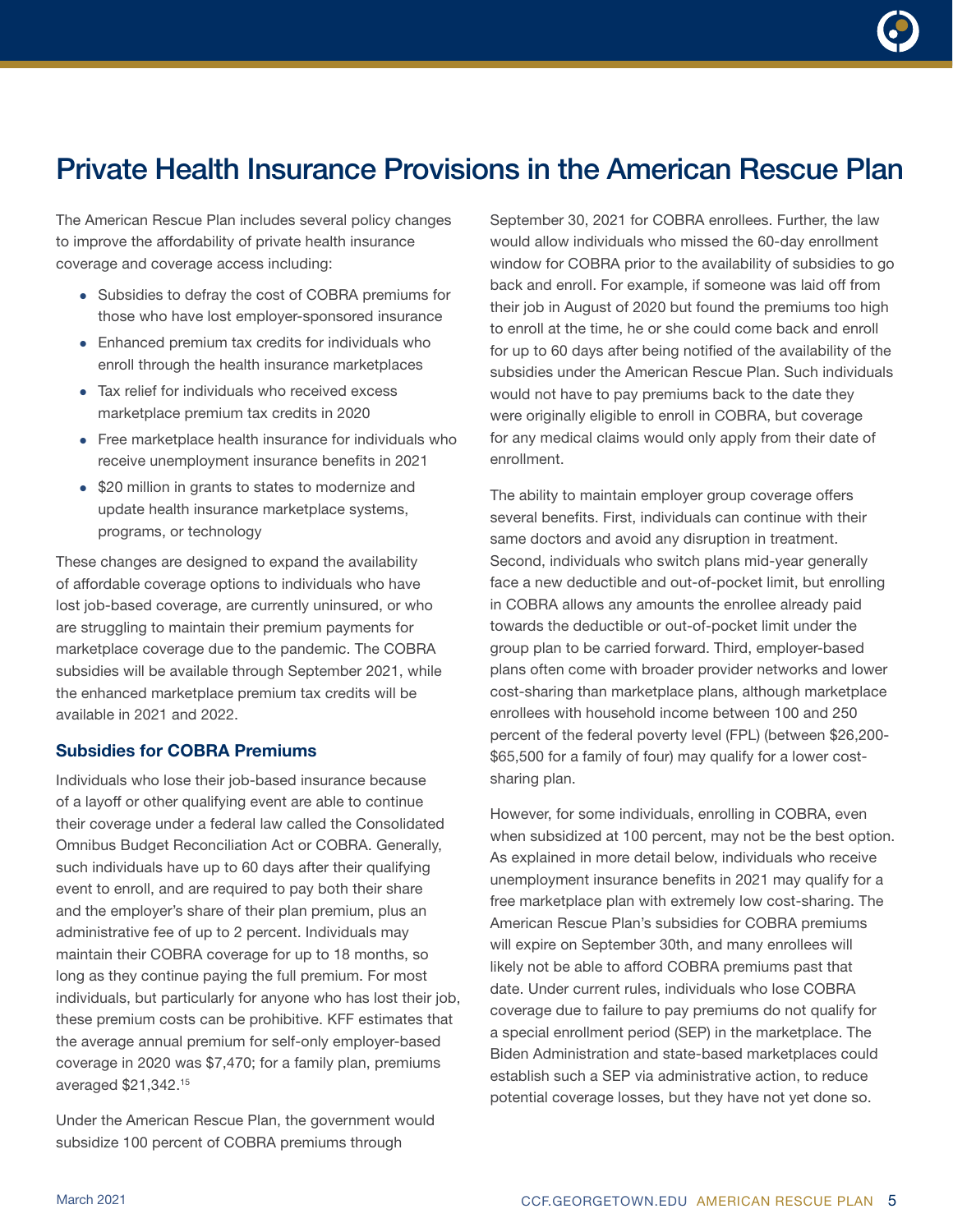

#### Enhanced Marketplace Premium Tax Credits

The Affordable Care Act provides advance premium tax credits (PTCs) to qualified individuals and families that enroll in coverage through the health insurance marketplaces. These PTCs are available to people with modified adjusted gross income between 100 and 400 percent of the FPL (between \$26,200 and \$104,800 for a family of four), who are lawfully present in the U.S. and do not qualify for other affordable minimum coverage such as Medicaid, Medicare, or an employer plan. The ACA provides the tax credits such that an individual or family's premium contribution is capped based on a percentage of their income. That specified percentage varies, with lower-income families required to pay the lowest percent of income towards premiums. Specifically, absent enactment of the American Rescue Plan, families with incomes between 100-150 percent of FPL would be required to pay between 2.07 and 4.14 percent of their household income towards their plan premium. Families with household income between 300 and 400 percent FPL would pay 9.83 percent of their income towards their plan premium. Families with household income over 400 percent of the federal poverty level receive no PTCs and must bear the full cost of the plan premium. In 2021, the average, unsubsidized premium for the lowest-cost Silver-level plan on the marketplace is \$5,232.16

The American Rescue Plan increases the PTCs available for marketplace enrollees by reducing the percentage of income that individuals and families are expected to contribute towards premiums, for plan years 2021 and 2022. Under the new premium schedule, families with incomes between 100 and 150 percent FPL would have their premium contribution reduced to \$0, though they would still face cost-sharing. Families with incomes over 400 FPL would have their premium contribution capped at 8.5 percent FPL. See Table 1.

With the enhanced PTCs, people enrolled in the ACA marketplaces in 2021 and 2022 could experience significant reductions in premiums. For example, a 64-year-old earning an income of \$19,300 (150 percent FPL) would have their net premium reduced from \$800 to \$0; a 64-yearold earning \$58,000 (450 percent FPL) would have their premiums reduced from \$12,900 per year to \$4,950. CBO estimates that this provision will reduce the number of uninsured by 1.3 million people.17 In addition, KFF estimates that approximately 8 million people either currently buy unsubsidized individual market plans or must pay full-price for ACA coverage, including 3.4 million people with incomes too high to qualify for subsidies.<sup>18</sup> These individuals will have a substantial reduction in their premium obligations under the American Rescue Plan. Additionally, individuals with incomes under 150 percent FPL who enroll in a Silver-level plan can qualify for cost-sharing reductions that increase their plan's actuarial value to 94 percent, at a \$0 premium. Many more people at higher income levels will be able to find Bronze-level plans with a \$0 premium.19

 The federally facilitated marketplace (FFM) and state-based marketplaces face a considerable operational challenge to update their eligibility and enrollment systems to account for the enhanced subsidies. It may be some time—weeks or perhaps even months—between when the American Rescue Plan is signed into law and when an individual or family will be able to access the enhanced PTCs. Marketplace officials will need to provide clear and actionable information to consumers about when and how they can obtain the premium relief provided under the new law.

| <b>Income Range</b><br>(Percent of Federal<br>Poverty Level) | Range of Maximum Income Distribution<br>(Percent of Income) |                           |
|--------------------------------------------------------------|-------------------------------------------------------------|---------------------------|
|                                                              | Under Current Law*                                          | <b>Under Section 9661</b> |
| 100-133%                                                     | 2.07                                                        | 0                         |
| 133-150%                                                     | $3.10 - 4.14$                                               | $\Omega$                  |
| 150-200%                                                     | $4.14 - 6.52$                                               | $0 - 2.0$                 |
| 200-250%                                                     | $6.52 - 8.33$                                               | $2.0 - 4.0$               |
| 250-300%                                                     | $8.33 - 9.83$                                               | $4.0 - 6.0$               |
| 300-400%                                                     | 9.83                                                        | $6.0 - 8.5$               |
| $400 + \%$                                                   |                                                             | 8.5                       |

## Table 1. Maximum Income Contribution Percentage by Household Income for Premium Tax Credits in 2021

Source: Congressional Budget Office. \* See<irs.gov/pub/irs-drop/rp-20-36.pdf>.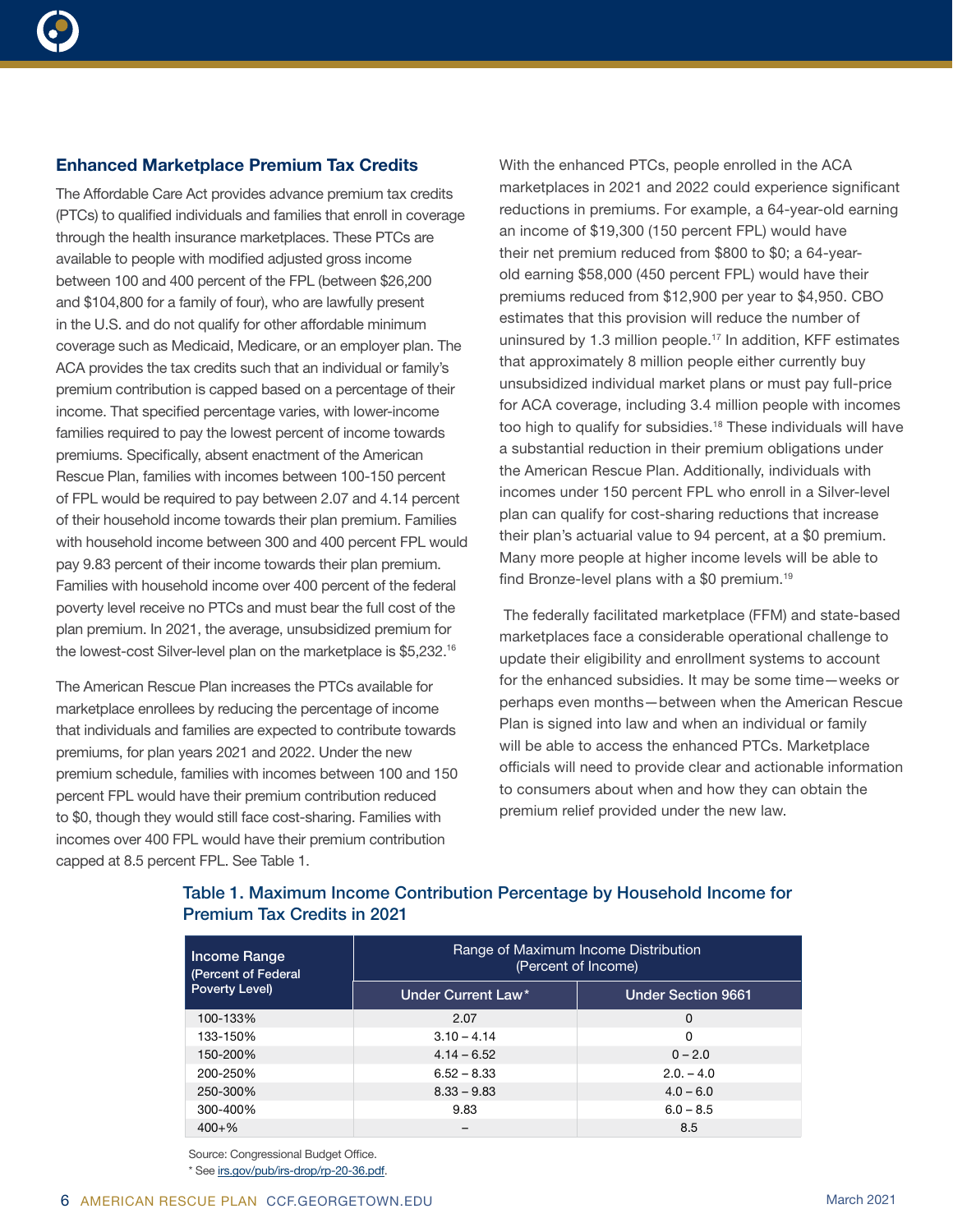# Premium Tax Credits: Reconciliation Relief for 2020

Under the ACA, when an individual seeks to enroll in marketplace coverage with a premium tax credit, the marketplace estimates the amount of PTC to allocate based on a projection of the individual's annual income and household size for the coming year. The PTCs are then advanced to the enrollee on a monthly basis. If an individual's actual income for the year is greater than what they projected, they could owe some or all of the excess PTCs back to the federal government in their annual tax filing, in a process called "reconciliation."

The American Rescue Plan removes the requirement that individuals pay back excess PTCs for tax year 2020. The law's authors recognized that, due to the pandemic, many individuals had disruptions in employment and income sources that made it difficult to predict their income for the year. They also recognized that for many families, economic challenges make it unusually difficult for them to face an unexpected tax bill. Indeed, CBO has estimated that this provision alone will save families \$6.3 billion. For individuals who filed their 2020 tax returns and paid excess 2020 PTCs prior to passage of the American Rescue Plan, the IRS will need to determine how best to refund those payments.

### Extra Subsidies for the Unemployed

The American Rescue Plan would increase the amount of PTCs available for individuals receiving unemployment insurance benefits in 2021. Such individuals would qualify for PTCs as if they have incomes of no more than 133 percent of FPL (or \$34,846 for a family for four). In practice, this means that if they enroll in a plan equal to or less expensive than a benchmark Silver-level plan, they would qualify for PTCs that cover 100 percent of their premium payment. Furthermore, if they enroll in Silver-level coverage, these individuals would also qualify for cost-sharing reductions as if they have incomes at 133 percent FPL, meaning they could enroll in a plan with a 94 percent actuarial value.

This provision also provides help for some individuals under 100 percent FPL who live in states that have not yet expanded Medicaid. Although currently these individuals do not qualify for PTCs via the marketplaces, under the American Rescue Plan, any such individual who receives unemployment benefits in 2021 may qualify for PTCs to cover the full cost of their premium in 2021, so long as they enroll in a marketplace plan equal to or less expensive than a benchmark Silver-level plan.

### Health Insurance Marketplace Modernization

The enhanced premium tax credits provided under the American Rescue Plan could help millions of individuals and families obtain affordable insurance or switch to a more generous, lower-cost plan. However, these changes will require the health insurance marketplaces to implement a number of updates to their eligibility and enrollment systems as well as to provide consistent and clear communications with current and potential enrollees. These are all changes that states that run their own marketplaces did not plan or budget for.

The American Rescue Plan would provide \$20 million in grants to the 20 state-based marketplaces to "modernize or update" any "system, program, or technology" to ensure it is compliant with "all applicable requirements." These grant funds could be used by states that operate their own eligibility and enrollment platforms to update those platforms to provide the enhanced PTCs and transmit the necessary data to the enrollee's health plan. The funds could potentially also be used to expand and improve outreach and assistance for consumers about the coverage opportunities that the American Rescue Plan has made available.